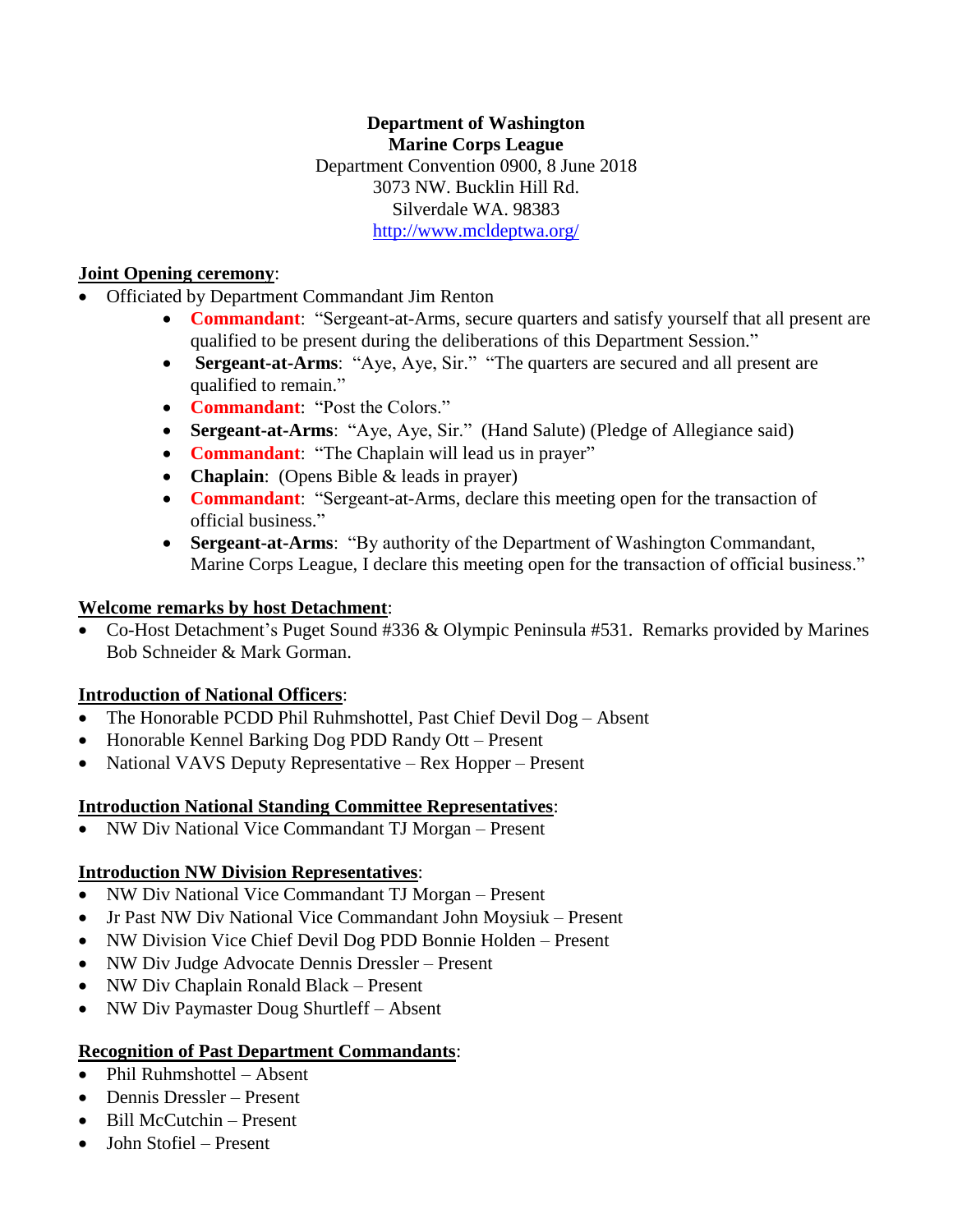- John Witham Absent
- Ed Falter Present
- Dan Abbott Present
- Rex Hopper Present

#### **Introduction of MCLA and Officers present**: Department Commandant calls up MCLA President to

allow her to present her staff (Sue Douglas)

- Distinguished Guests
	- PNP Caroline Ruhmshottel Absent
	- Div Vic President NW Sue Douglas Present
	- Past Div Vice President NW/PNP/PND Big Flea Karen Washabaugh (Wheeler) Absent
	- Past Div Vice President NW/PNJA Sam Dressler Present
	- Asst Div Vice President NW Vickie Brown Present
- President Susan Douglas Present
- Sr Vice Rebecca Corpuz Absent
- Jr Vice Vickie Brown Present
- Judge Advocate Sena Moreland Present
- Jr Past President Linda Shurtleff Present
- Secretary/Treasurer Jaci Kruse Absent
- •
- Chaplain Sam Dressler Present
- Captain of the Guard Paulie Stofiel Present
- Historian Vickie Brown Present
- Past Department Presidents
	- Linda Shurtleff Present
	- Sam Dressler Present
	- Karen Washabaugh (Wheeler) Absent
	- Marie McCutchin Absent
	- Caroline Ruhmshottel Absent
	- Paulette 'Paulie' Stofiel Present
	- Jane Montgomery Present
	- Sandy Falter Present

#### Department Commandant excuses MCLA at this time

#### **Recognition of Recipients of NW Division Marine of the Year**:

- Dan Abbott Present
- TJ Morgan Present
- John Moysiuk Present

#### **Recognition of Recipients of Department Marine of the Year**:

- Phil Ruhmshottel Absent
- Dennis Dressler Present
- John Stofiel Present
- Rex Hopper Present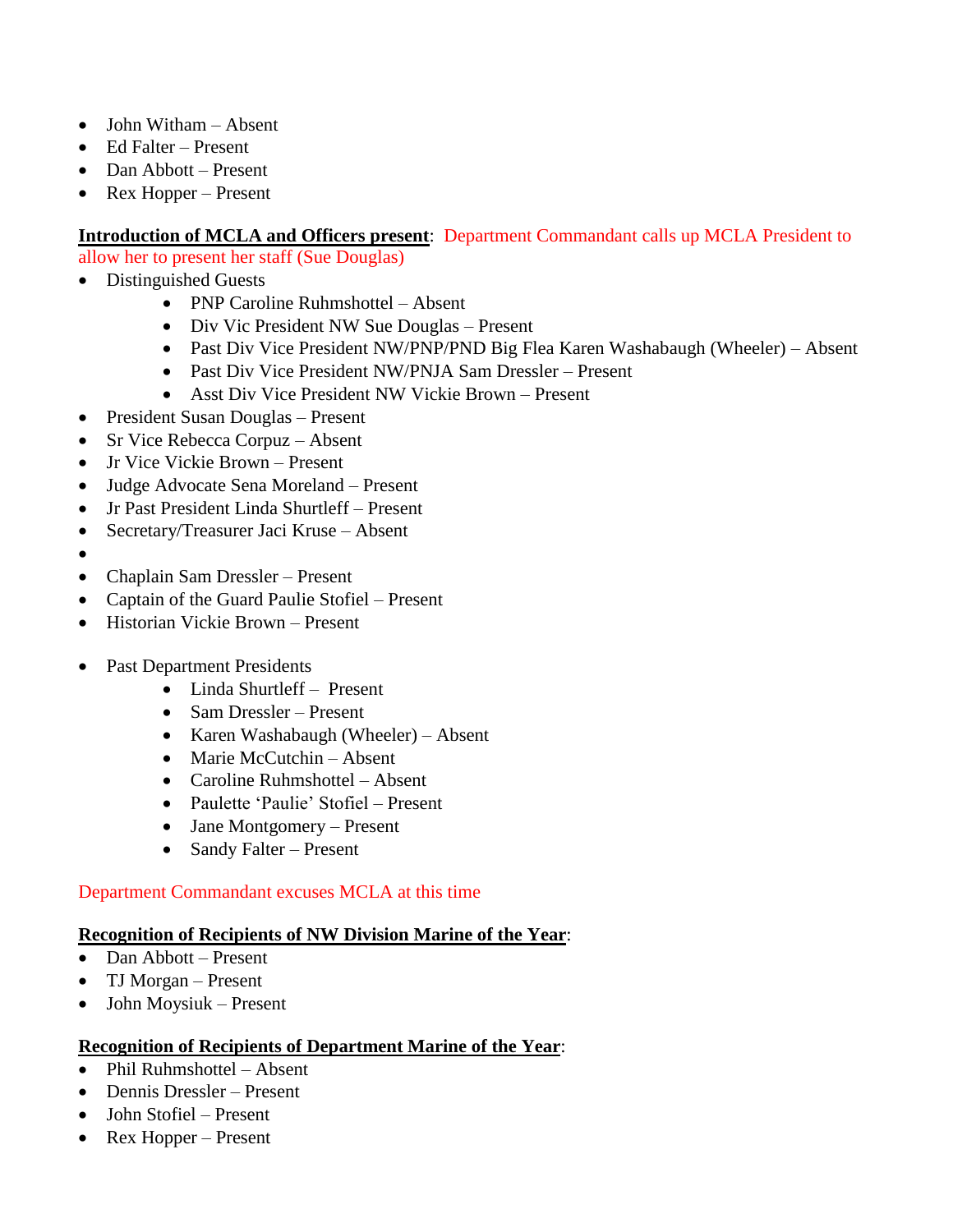- Dan Abbott Present
- Bill Town Present
- Randy Ott Present
- Doug Shurtleff Absent
- John Witham Absent
- Dick Jamison Absent
- Ronald Black Sr Present
- Bonnie Holden Present
- John Moysiuk Present
- Mark Schildknecht Present
- Jim Renton Present
- Bill Hauser Present (2108)

# **Recognition of "First Timers" to Department meeting**:

13 First Timers included Marines Joel Cartwright Det #1043, Tim Fitzgerald Det #586, Alenna Bartram Det #336, Sky Busk Det #482, Hector Sparza Det #531, Charles Ames Det #504, Vince Smith Det #531, Robert Longtree Det #531, Rick Flath Det #531, Jim Sims Det #482, Gordon "Gordy" Starn Det #531, Mike Leighner Det #1210, and Bob Schneider Det #531 on-hand for the opening ceremony or attended the main convention.

### **Roll Call of Officers**:

- Commandant Jim Renton Present
- Sr Vice Commandant Bonnie Holden Present
- Jr Vice Commandant TJ Morgan Present
- Judge Advocate George Hilbish Present
- Jr Past Commandant Rex Hopper Present

### **Minutes of previous meeting**:

- Commandant: I will entertain a motion to accept the minutes as previously published.
- Marine Ed Falter submitted motion, Marine Rex Hopper seconded and Membership voted in acceptance of minutes as published.

### **Correspondence**:

• None Received since Spring Muster.

**Adjutants Report**: John Moysiuk – Hard Copy submitted on the back table and electronic copy has been submitted for the department website.

• Report of Officer Installations (ROI). Note: When filling out your ROI for your detachment ensure that all information is completed. An electronic copy has been forwarded to all Detachment Commandants and Adjutants to make it easier to type in the information which ultimately makes it easier to read for all. Most current dated ROI's on hand for all detachments include: Puget Sound Det #336 (11/08/2017), Tri-Cities Det #337 (05-05-2104), Twin Harbors Det #442 (06/29/2017), Olympia Det #482 (05/05/2018), Pierce County Det #504 (01/09/2018), Olympic Peninsula Det #531 (01/10/2018), Melvin M Smith Det #586 (06/10/2017), Columbia River Det #826 (05/05/2018), Mt St Helens Det #889 (05/06/2017), Mt Olympus Det #897 (06-27-2017), Skagit Valley Det #1043 (05/17/2016), Yakima-Kittitas Det #1055 (05/14/2018), and Cpl Joseph P Bier Det #1119 (01/29/2018), Major Megan M McClung Det #1210 (06/08/2017), Capt. Daniel B. Bartle #1335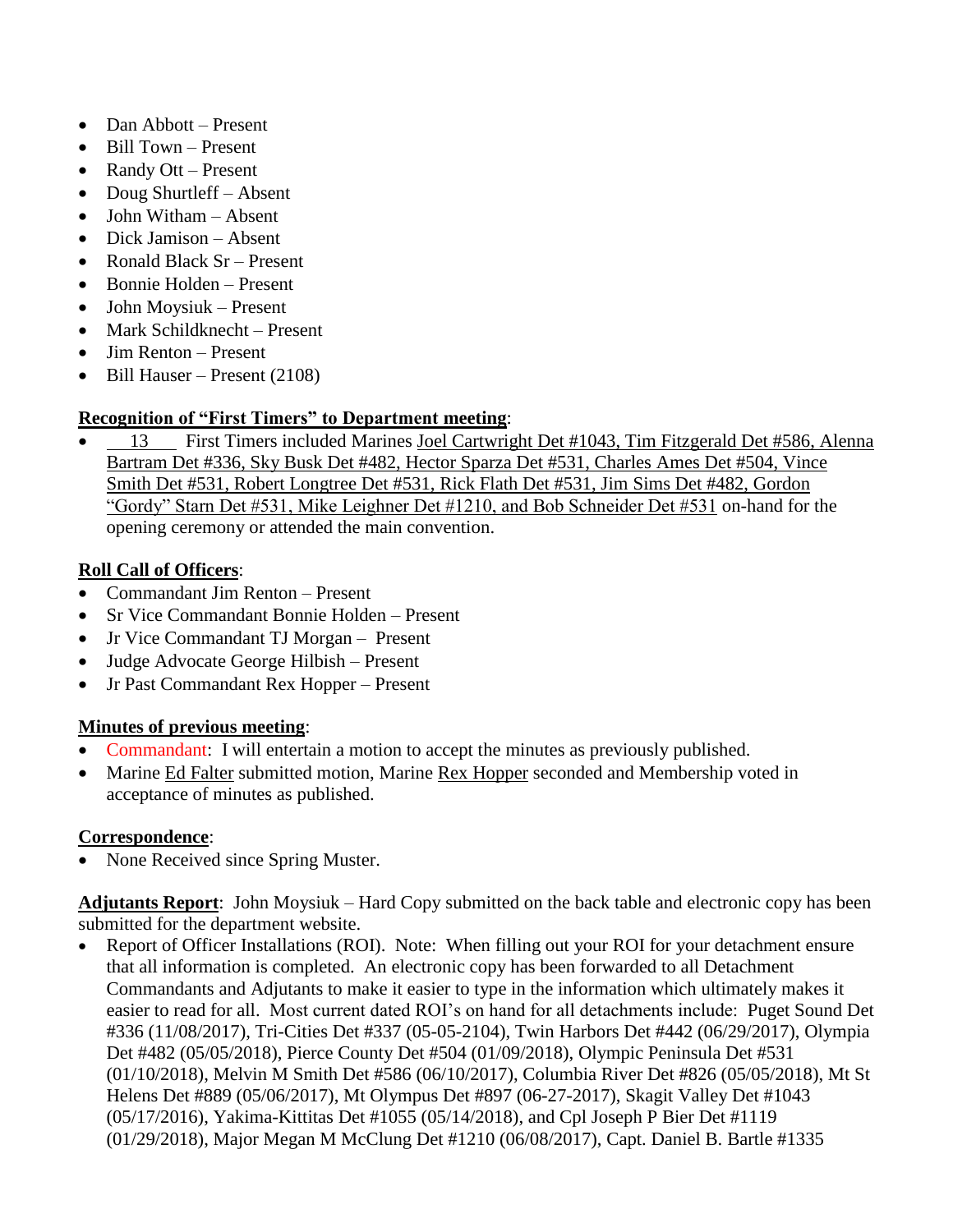(04/04/2018), and the newest detachment of Col. Richard "Buck" Francisco #1451 (06/14/2017). It should be noted that a copy of the completed ROI is to be sent to the Department Adjutant once Detachment Officers have been elected and sworn into their officers. **An ROI filled out in its entirety is REQUIRED whenever any officer of a detachment is replaced whether they are elected or appointed.** The Department Adjutant will forward the original to National, a copy to NW Div, and retain a copy for the Department records. The ROI is used at National to enter up-to-date detachment information in the membership database and is also used to update information on the National Locator's page for each detachment and department.

- **Washington Secretary of State:** (Status of each Detachment)
	- Secretary of State Corporations Division 801 Capitol Way South PO Box 40234 Olympia WA 98504-0234 360-725-0377
	- Washington Secretary of State filing. Department and 15 Detachments are current while 1 Detachment is Inactive status. (Det #504 Pierce County) Web search on UBI #s: <http://www.sos.wa.gov/corps/search.aspx>

| DETACHMENT                                | UBI #       | <b>INCORP</b> | <b>EXPDATE</b> | <b>DISSOLUTION</b> |
|-------------------------------------------|-------------|---------------|----------------|--------------------|
| Dept. of WA                               | 601587317   | 051047        | 053119         |                    |
| Puget Sound #336                          | 602917923   | 042309        | 043019         |                    |
| Tri-Cities #337                           | 602119092   | 032601        | 033119         |                    |
| Twin Harbors #442                         | 601830219   | 102583        | 103118         |                    |
| Olympia #482                              | 602148515   | 082701        | 083118         |                    |
| Pierce County #504                        | 601804132   | 070797        | 073102         | <b>INACTIVE</b>    |
| Olympic Peninsula #531                    | 602992577   | 022810        | 022819         |                    |
| Melvin M Smith #586                       | 601309349   | 032791        | 033119         |                    |
| Columbia River #826                       | 601492208   | 090393        | 093018         |                    |
| Mt. St. Helen's #889                      | 601589728   | 112194        | 113018         |                    |
| MT. Olympus #897                          | 601974685   | 081799        | 083118         |                    |
| Skagit Valley Det. #1043                  | 602005244   | 011000        | 013119         |                    |
| Yakima Kittitas Valley #1055              | 602072701   | 092500        | 093019         |                    |
| Cpl Joseph P Bier #1119                   | 602240331   | 100702        | 103118         |                    |
| Maj. Megan McClung #1210                  | 602617910   | 060910        | 053119         |                    |
| Capt Daniel B. Bartle Det #1335 602952869 |             | 090909        | 093018         |                    |
| Col. Richard "Buck" Francisco #1451       | 604 143 319 | 062717        | 063019         |                    |

• **Internal Revenue Service**: The IRS e-Postcard 990 filing. To check your status go to: [https://apps.irs.gov/app/eos/ePostSearch.do?dispatchMethod=navigateSearch&pathName=forward](https://apps.irs.gov/app/eos/ePostSearch.do?dispatchMethod=navigateSearch&pathName=forwardToEpostSearch&searchChoice=ePostcard) [ToEpostSearch&searchChoice=ePostcard](https://apps.irs.gov/app/eos/ePostSearch.do?dispatchMethod=navigateSearch&pathName=forwardToEpostSearch&searchChoice=ePostcard)

Enter your Detachment EIN: 91-XXXXXXX then click on next, On the next page a box will open up, and show: Login ID Type: Exempt Organization Login ID 91053336404 [This number could vary, but go with what they give you] Organization Name MARINE CORPS LEAGUE In the box enter: Password Verify Password Enter your name, email and daytime phone # Click on next and follow the instructions provided.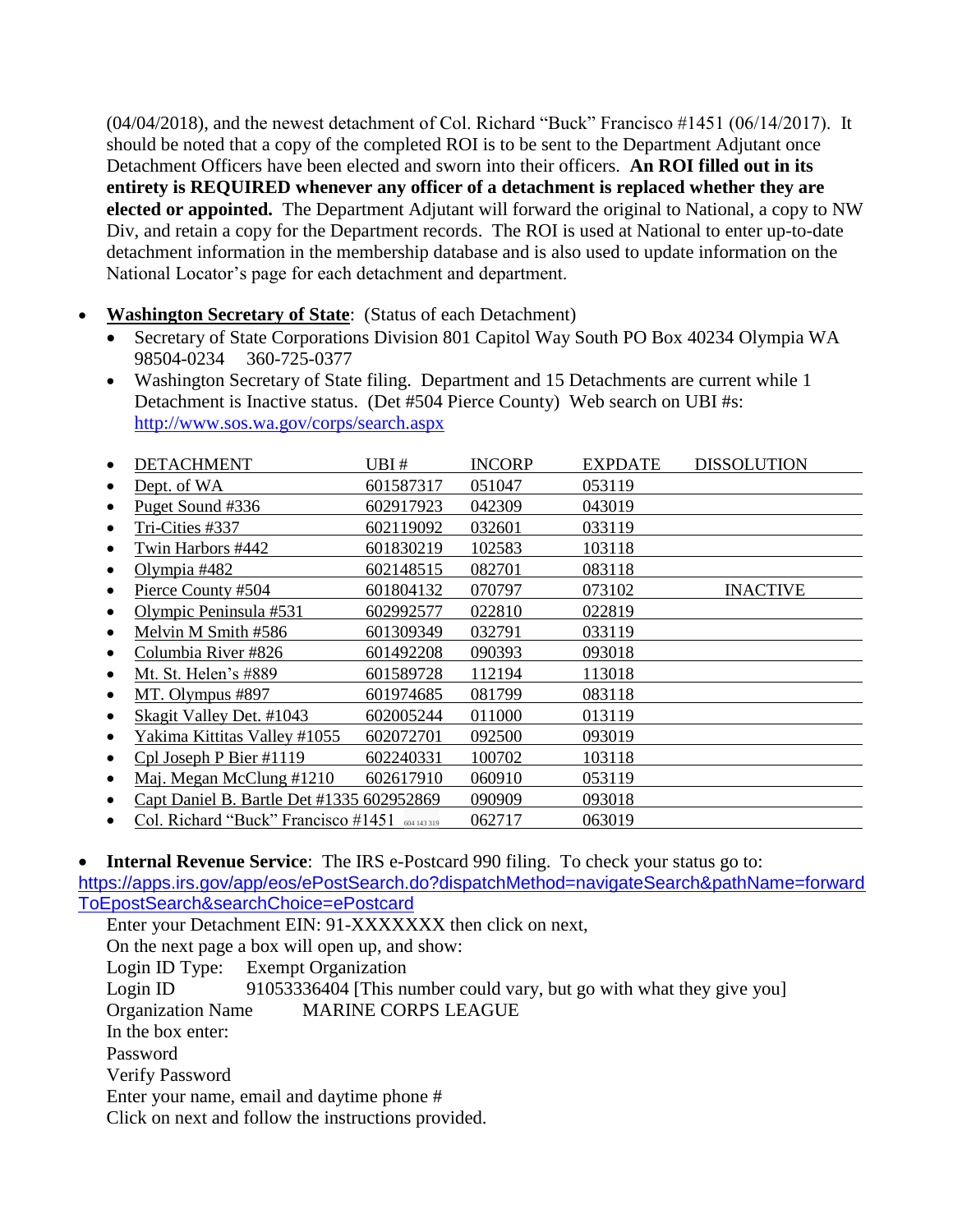• **IMPORTANT:** This report is to be completed yearly. No Detachments have provided any updates for this filing since dates indicated. Send a copy of the email you receive confirming your registration, print out a copy for your Adjutant/ Paymaster file and forward the email to Department Adjutant John Moysiuk at [moysiukjl@hotmail.com](mailto:moysiukjl@hotmail.com) for the Department Admin files.

| <b>DETACHMENT</b>                          | EIN        | TAX YR              | STAT  | <b>FILED</b> | <b>CONFIRM</b> |
|--------------------------------------------|------------|---------------------|-------|--------------|----------------|
| Dept. of WA, MCL                           | 91-0533364 | 010111-123111       | Filed | 050415       | 050415         |
| Puget Sound #336                           | 91-1435694 | 070107-063008       | Filed | 082015       | 082015         |
| Tri-Cities #337                            | 91-6087173 | 123107              | Filed | 101410       | 101415         |
| Twin Harbors #442                          | 91-2053273 | 070108-063009       | Filed | 030414       | 030416         |
| Olympia #482                               | 91-2143220 | 070108-063009       | Filed | 102814       | 102815         |
| Pierce County #504                         | 91-1824633 | 070107-063008       | Filed | 080515       | 080516         |
| Olympic Peninsula #531                     | 91-1285018 | 070108-063009       | Filed | 061715       | 061715         |
| Melvin M Smith #586                        | 91-1890134 | 070108-063009       | Filed | 092715       | 092715         |
| Columbia River #826                        | 91-1647649 | 070108-063009       | Filed | 081814       | 081816         |
| Mt. St. Helen's #889                       | 91-1650015 | 070107-063008       | Filed | 101310       | 101316         |
| MT. Olympus #897                           | 91-2058115 | 070108-063009       | Filed | 072409       | 072416         |
| Skagit Valley Det. #1043                   | 91-2016335 | Above 25,000 990-EZ |       | 061111       | 061112         |
| Yakima Kittitas Valley #1055               | 91-2049201 | 070108-063009       | Filed | 081912       | 081914         |
| Cpl Joseph P Bier $\#1119$                 | 47-0890445 | 070108-063009       | Filed | 080415       | 080416         |
| Maj. Megan McClung #1210                   | 35-2253724 | 010109-123109       | Filed | 062715       | 062716         |
| Capt Daniel B. Bartle Det #1335 80-0463568 |            | 072209              | Filed | 072209       | 072216         |
| $C_1$ 1 $D$ 1 $1$ $(CD_1$ 1 $D$ $D$        |            |                     |       |              |                |

- Col. Richard "Buck" Francisco #1451
- Marine Bonnie Holden provided results of Audit conducted. Everything was in order.

#### **Paymasters Report**: Bill Hauser –

- Treasury report:
	- Checking:  $$ XXXX$  (with two outstanding checks totaling \$XX.XX)
	- Savings: \$XXXX.XX
	- When emailing the Department Paymaster please use **[bhauser1952@msn.com](file:///C:/Users/Bill/Desktop/bhauser1952@msn.com)**.
	- Be sure to use the new transmittal form dated @2016 Marine Corps League Inc. for all transactions with National. **DD214s are not needed at the National or Department levels (don't send copies).**
	- When sending your transmittals to the Department Paymaster you need to send the **original plus two copies**. The Department keeps one copy and the original and the other copy goes to National.
	- Dues for new member applcations are \$25.00 to National and \$5.00 to the Deapartment. *Note the reduced fees for new members, associate members and dual members between March 1st and August 30th to National of \$15.00. At the Spring Staff meeting it was decided that Department fees for that period would be reduced to \$2.50.*
	- Dues for Renewals are \$20.00 to National and \$5.00 to the Department.
	- National is no longer sending renewal notices to members. The Detachment Paymaster has to stay on top of this now. If you're not receiving membership cards or Life Member cards, notify the Department Paymaster so I can followup with National.
- Commandant: I will entertain a motion to accept the Paymasters Report as published.
- Marine Ed Falter submitted motion, Marine Randy Ott seconded and Membership voted in acceptance of minutes as published.
- Comment that Proposed Budget was completed for the department.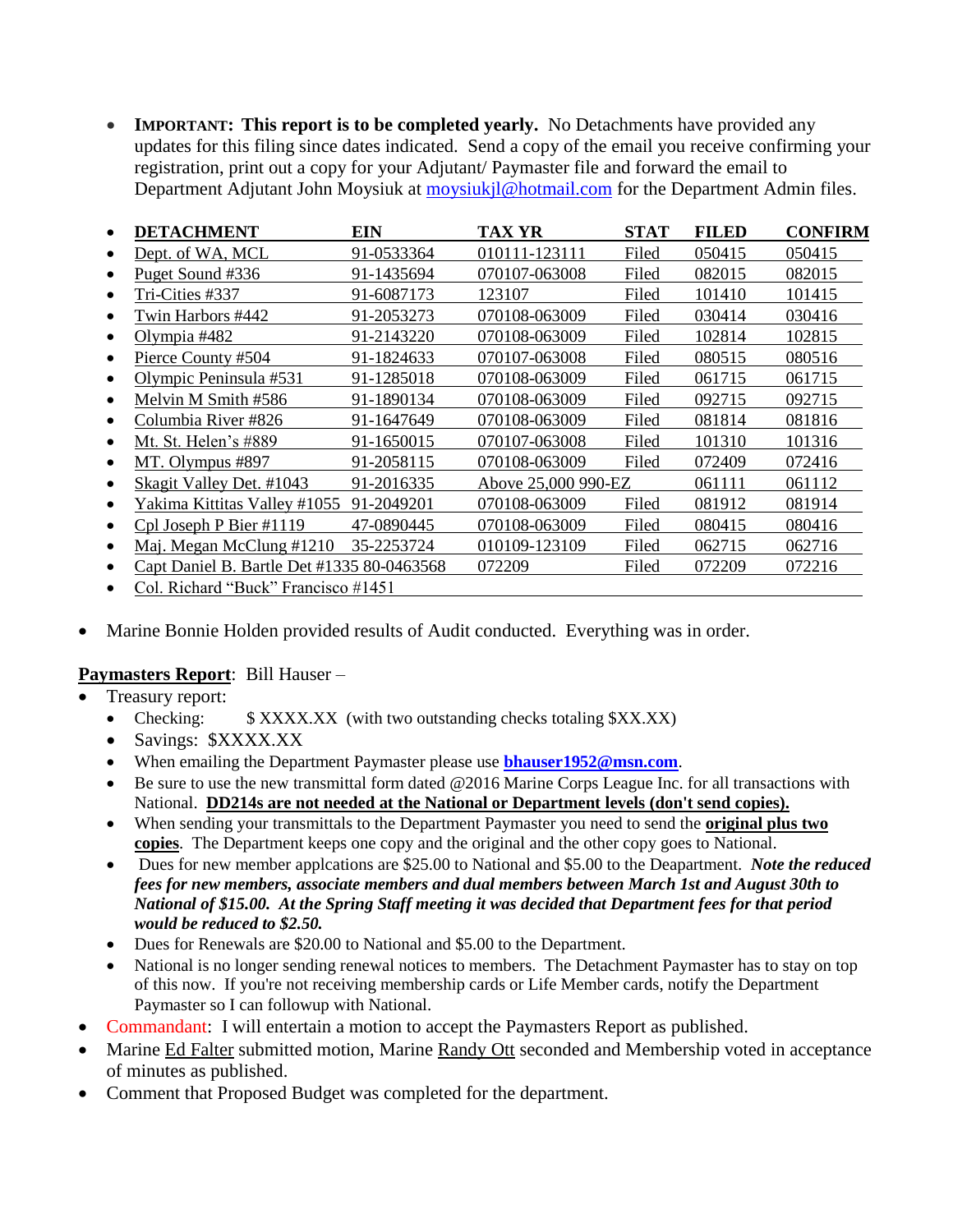**Chaplains Report**: Provided by Dennis Dressler: Since the report at Spring Staff I have received notice that the following Marines had passed away.

| $\bullet$ | Farrell J. Stewart                                                                           | May 14, 2016      | Capt. Daniel B. Bartle #1335        |  |  |  |
|-----------|----------------------------------------------------------------------------------------------|-------------------|-------------------------------------|--|--|--|
| $\bullet$ | <b>Robert Vanvleck</b>                                                                       | December 19, 2016 | Olympia Det #482                    |  |  |  |
| $\bullet$ | <b>Robert Vanvleck</b>                                                                       | December 19, 2016 | Olympia Det #482                    |  |  |  |
| $\bullet$ | William Ashley                                                                               | January, 2017     | Mount Olympus Det #897              |  |  |  |
| $\bullet$ | Robert B. O'Neil                                                                             | May 17, 2017      | Pierce County Det #504              |  |  |  |
| $\bullet$ | Theodore L. Davis                                                                            | May 25, 2017      | Columbia River Det #826             |  |  |  |
| $\bullet$ | Max W. Diamond                                                                               | June 3, 2017      | Puget Sound Det #336                |  |  |  |
| $\bullet$ | Jack T. Coleman                                                                              | June 7, 2017      | Puget Sound Det #336                |  |  |  |
| ٠         | Harold J. Thomas                                                                             | July 5, 2017      | Cpl. Joseph P. Biers Det #1119      |  |  |  |
| ٠         | Samuel P. Grooms                                                                             | August 13, 2017   | Columbia River Det #826             |  |  |  |
| $\bullet$ | <b>Freddie Ceniceros</b>                                                                     | August 26, 2017   | Pierce County Det #504              |  |  |  |
| $\bullet$ | Charles D. Bohr                                                                              | August 21, 2017   | Olympia Det #482                    |  |  |  |
| $\bullet$ | Gregg Elwood                                                                                 | August 22, 2017   | Mount Olympus Det #897              |  |  |  |
| $\bullet$ | David F. Grundl                                                                              | September 1, 2017 | Olympia Det #482                    |  |  |  |
| ٠         | Harvey Chappell                                                                              | September 7, 2017 | Cpl. Joseph P. Biers Det #1119      |  |  |  |
| $\bullet$ | Dewey Jones                                                                                  | 2017              | Twin Harbors Det #442               |  |  |  |
| $\bullet$ | Walter S. Waren                                                                              | Oct 27, 2017      | Capt. Daniel B. Bartle #1335        |  |  |  |
| $\bullet$ | Ernie Elmore                                                                                 | November 5, 2017  | Olympia Det #482                    |  |  |  |
| $\bullet$ | James R. Studebaker                                                                          | February 22, 2018 | Melvin M. Smith Det #586            |  |  |  |
| $\bullet$ | Marvin B. Meyers                                                                             | March 3, 2018     | Cpl. Joseph P. Bier Det #1119       |  |  |  |
| $\bullet$ | William A. Cundiff                                                                           | March 21, 2018    | Olympic Peninsula Det #531          |  |  |  |
| $\bullet$ | Dan Ryals -Informed that he has passed but "Death Notice" has not been sent to National yet. |                   |                                     |  |  |  |
| $\bullet$ | Joseph R. Pollelo                                                                            | April 3, 2018     | Melvin M. Smith #586                |  |  |  |
| $\bullet$ | Richard J. Olsen                                                                             | March 22, 2018    | Pierce County #504                  |  |  |  |
| $\bullet$ | Walt R. McKee                                                                                | April 3, 2018     | Melvin M. Smith #586                |  |  |  |
|           | Bernard H. Kendall                                                                           | May 17, 2018      | Columbia River #826                 |  |  |  |
| ٠         | Dennis G. Murray                                                                             | May 20, 2018      | Pierce County #504                  |  |  |  |
| $\bullet$ | John Beimborn                                                                                | May 14, 2018      | Pierce County #504                  |  |  |  |
| $\bullet$ | <b>Matt Johnson</b>                                                                          |                   | Dept. of California                 |  |  |  |
|           | <b>Ted Reinvant</b>                                                                          |                   | Twin Harbors Det #442               |  |  |  |
| $\bullet$ | Dan Ryals                                                                                    |                   | Col. Richard "Buck" Francisco #1451 |  |  |  |
| $\bullet$ | Art Miller                                                                                   |                   | Yakima-Kittitas Det #1055           |  |  |  |

 Additionally Notices concerning Marines that passed away in previous years have been added to the roll call of fallen members at the Memorial Service to be held Saturday morning where twenty six members will be given honors. As a member of Melvin M. Smith's Honor Guard I have been to eight services for fallen Marines. Commandant Randy Ott and I conducted the Chapel funeral service for one of our members.

#### **Sick and in Distress**:

• Andy Anderson  $-1$ <sup>st</sup> Stages of Alzheimer's, Stroke Det #504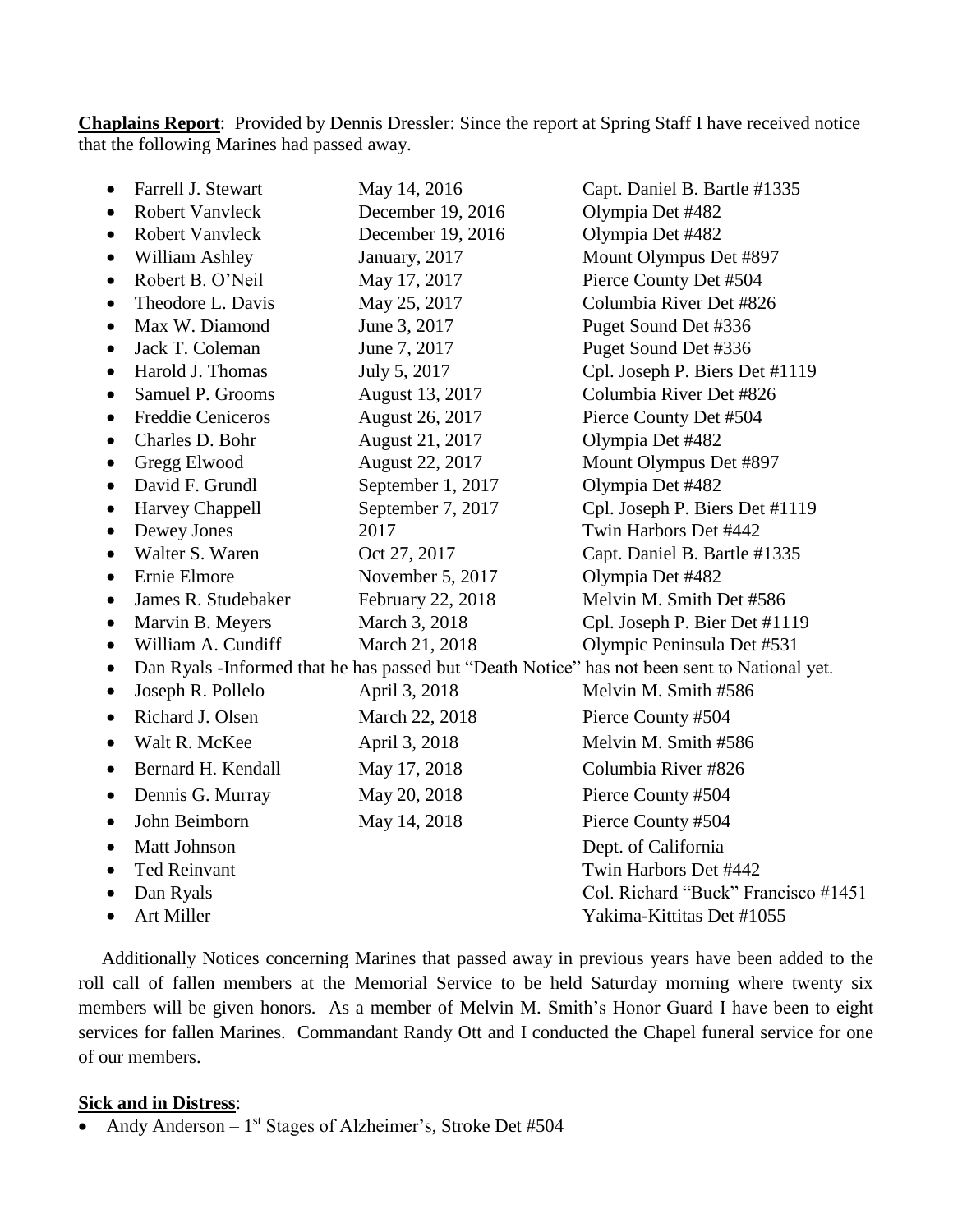- Terry Reams Bone & Blood Cancer Det #889
- Bob O'Neil Lung Cancer Det #504
- Jim Nelson Cancer Det #1451
- Henry Lee Bladder Cancer Det #504
- Richard Haroldson Kidney Cancer Det #504
- Joel Courrageous Cancer Det #531
- Hank Molansen Lukemia Det #586

# **Report of Officers**:

- Commandant: Jim Renton Present, No report.
- Sr Vice Commandant: Bonnie Holden Present, No report.
- Jr Vice Commandant: TJ Morgan Electronic and hard copies provided. Here is my report on membership from Spring Staff to Now. We are still working on the Marine 4 Life program and will have more information very soon to which I will pass on to the newly elected Jr. Vice. Next is my report on the Department of Washington membership. Since July 1 to the end of the 3<sup>rd</sup> quarter, we have an increase 2.7%. We are the only Department in the NWDIV to have positive growth. I praise all of you for the fine work and challenge each of you to continue to seek out new members and work hard at retaining our current ones. It's been a pleasure to have served all of you as the Department of Washington's Jr. Vice. Thank you again for your trust.
- Judge Advocate: George Hilbish Electronic and hard copies provided. There are no Chapter nines pending for the Department, I have reviewed and endorsed changes to one Detachment's Bylaws. The National Bylaws and Administrative Procedures have been rewritten and the final version, there are also 29 proposed changes to the Current National Bylaws and Administrative Procedures, they are listed below with my recommendations:
	- Wearing of Medals and Ribbons with the Casual Uniform (Red Coat) Yes
	- $2-4$ ) Creating Medals, Ribbons and Lapel Pins for Division Officers and Staff Yes
	- 5) Recognize an Associate Member of the Year at all levels in the League Yes
	- 6) Wearing of Medallions with any League Uniform Yes
	- 7) Wearing a Red T-Shirt with Undress Uniform to recognize Honor Guard Members No
	- 8) Add an Honor Guard patch on the left sleeve of the Undress Uniform No
	- 9, 17,  $20 22$ ,  $28 29$ ) Remove the MODD shoulder patch and have only the American Flag No
	- 10) Approved Lapel Pins Yes
	- $11 16$ ) Updated Uniform regulations Yes
	- 18) Allow Gold Star Parents to be Regular League Members No
	- 19) Add a Pardon provision to the Punishment section of Chapter 9 Yes
	- 23) Rewording of Section 405 in the Administrative Procedures Yes
	- 24) Rewrite of Section 501 of the Administrative Procedures Yes
	- 25) Add new paragraph to Section 804 of the Administrative Procedures Yes
	- 26) Add new paragraph to Section 1000 of the Administrative Procedures Yes
	- 27) Rewrite of Section 1100 of the Administrative Procedures Yes
	- The final rewrite of the National Bylaws and Administrative Procedures, the proposed changes are on the back table.
- Jr Past Commandant: Rex Hopper No Report.

# **Report of Detachment Commandants**:

• Puget Sound Det. #336: Mark Gorman – Present, No report provided..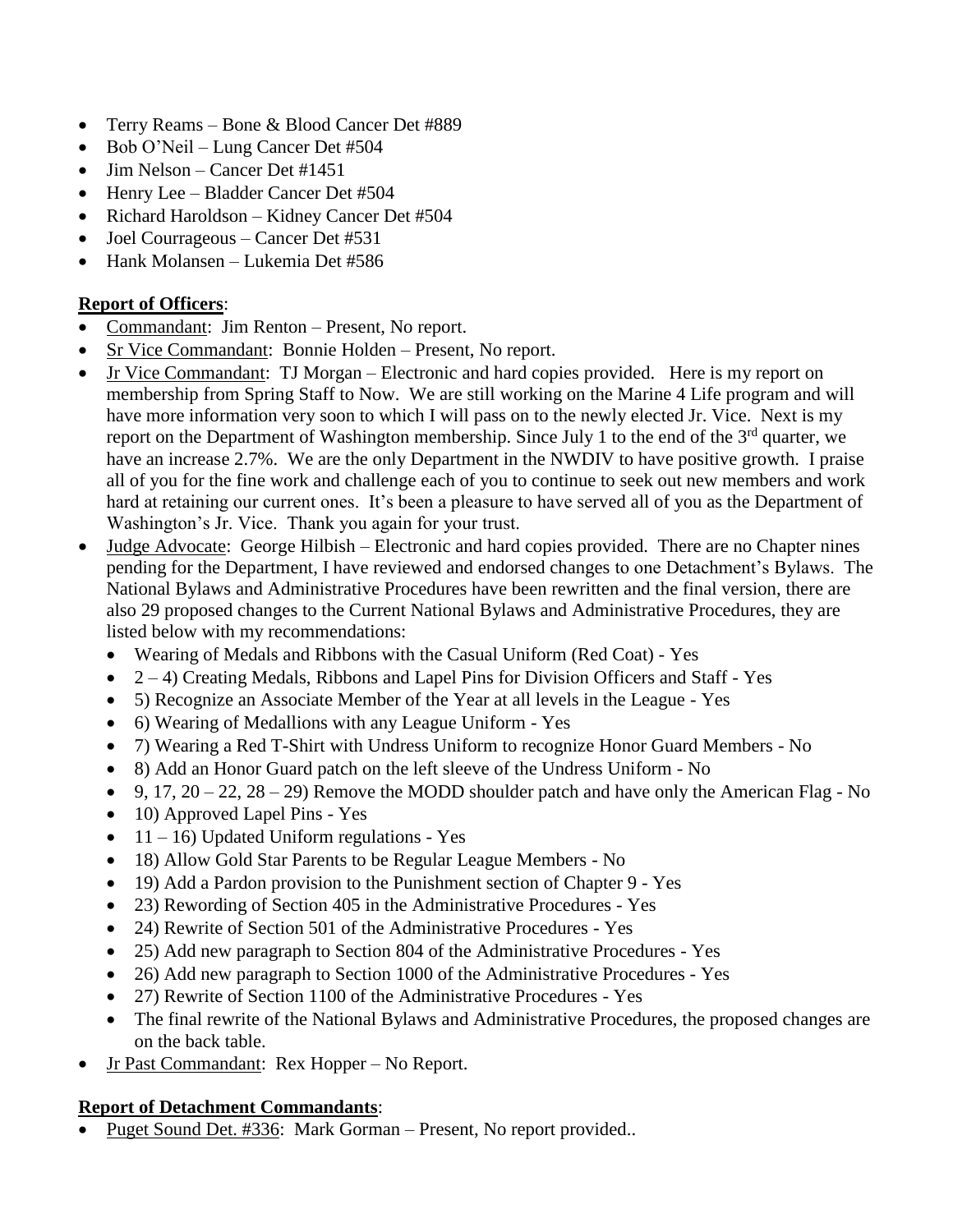- Tri-Cities Det. #337: Mike Ridgel Absent, no report.
- Twin Harbors Det. #442: Frank Perov Absent, No report received.
- Olympia Det.  $\#482$ : Jim Sims Present, Verbally presented. Alive and well and preparing for  $4<sup>th</sup>$  of July Parade with Boy Scouts to help hand out flags for parade viewers. Successful Toys For Tots campaign.
- Pierce County Det. #504: Charles Ames Present, with electronic and hard copies provided. Verbally presented. Electronic copy provided. Since the meeting in April the following has occurred: We currently have 83 paid regular members and associates. 2 Members are in arrears and will fall off the rolls on 1 Sep18. We have recruited 3 new members, reinstated 2 members and 3 members have reported to the Supreme Commandant. The Annual Department "Rock" Ceremony in Enumclaw WA is set for Saturday, Noon on August  $25<sup>th</sup>$ . This is the  $71<sup>st</sup>$  consecutive year of honoring our fallen brother Marines entombed on top of Mt Rainier. The guest speaker for this year is LtCol James Beal, CO of the I&I Staff of the 6<sup>th</sup> ANGLICO Bn. at JBLM. The ceremony is open to all who wish to attend. We have awarded an Eagle Scout his Good Citizenship certificate. Marines Ames, Golden and Hilbish attended the Joint Services Memorial Day Ceremony at Mt View Memorial Park as representatives of the Department and Detachment.
- Olympic Peninsula Det. #531: Bob Schneider Present with electronic and hard copies provided. Verbally presented. September 2017; Provided security for the Bremerton Blackberry Festival, earning money for the detachment. Manned a table at the Highland Games in Belfair to work on recruitment. October 2017; Detachment Marines attended the Department of Washington Fall Conference. November 2017; Toys for Tots toy drive. December 2017; Toys for Tots toy drive continued. Toy distribution party. Served 150+ children in Mason Country and 1700+ children in Kitsap County. Decorated Christmas Tree at Washington Veterans Home in Retsil, WA. Election of new detachment officers. January 2018; Installation of new detachment officers. February 2018; Convention planning meeting. Four Detachment Marines provided Honor Guard services at Tahoma National Cemetery. March 2018; Participated in Silverdale Chamber of Commerce Military Appreciation Day. Convention planning meeting. Participated in funeral service for Bill Cundiff, our last Korean War Veteran and last Pedigree Devil Dog. Attended Silverdale Chamber of Commerce luncheon to gain support for the convention. April 2018; Detachment Marines attended the Department of Washington Spring Conference. Convention planning meeting. Participated in Standdown at Sheridan Park Community Center in Bremerton. Provided sleep systems to 22 homeless Veterans, as well as boots, backpacks and other items. Provided security for the Silverdale Rotary RAGS Auction, earning money for the detachment. May 2018; Convention planning meeting. Participated in the Bremerton Armed Forces Day Parade. June 2018; Co-hosting the Department of Washington Annual Convention along with Puget Sound Detachment 336.
- Melvin M Smith Det. #586: Randy Ott Present with electronic and hard copy provided. Verbally presented. The Toys for Tots Campaign was extra busy because "P" Battery needed extra hands on deck because of OPCOM. We extended services and toys to over 6,500 families. Volunteers in Spokane came in all shapes, ages and sizes to make it work! Our Spokane County Young Marines support us with their dedicated and youthful personalities at every event. Our food service continues at the Mann-Grandstaff Regional VA Hospital with the monthly BBQ. Burgers and Dogs for everyone. We and the Auxiliary host Bingo in the care unit every second Wednesday of the month. Our regular VA Volunteers continue to make a difference each day as well. The MCL National Convention & Mid-Winter MCL Conference were well represented and everyone had a great time. Armed Forces Week in Spokane celebrates our Military with the Annual Lilac Parade. Our Det. "Rides with Pride" to show our banners for others to learn about the MCL. The Annual 3 on 3 Basketball "HOOP FEST" has our members out in force making sure everyone is hydrated and having a fun time in June. Our Honor Guard continues to render honors for our Fallen Marines/Corpsmen at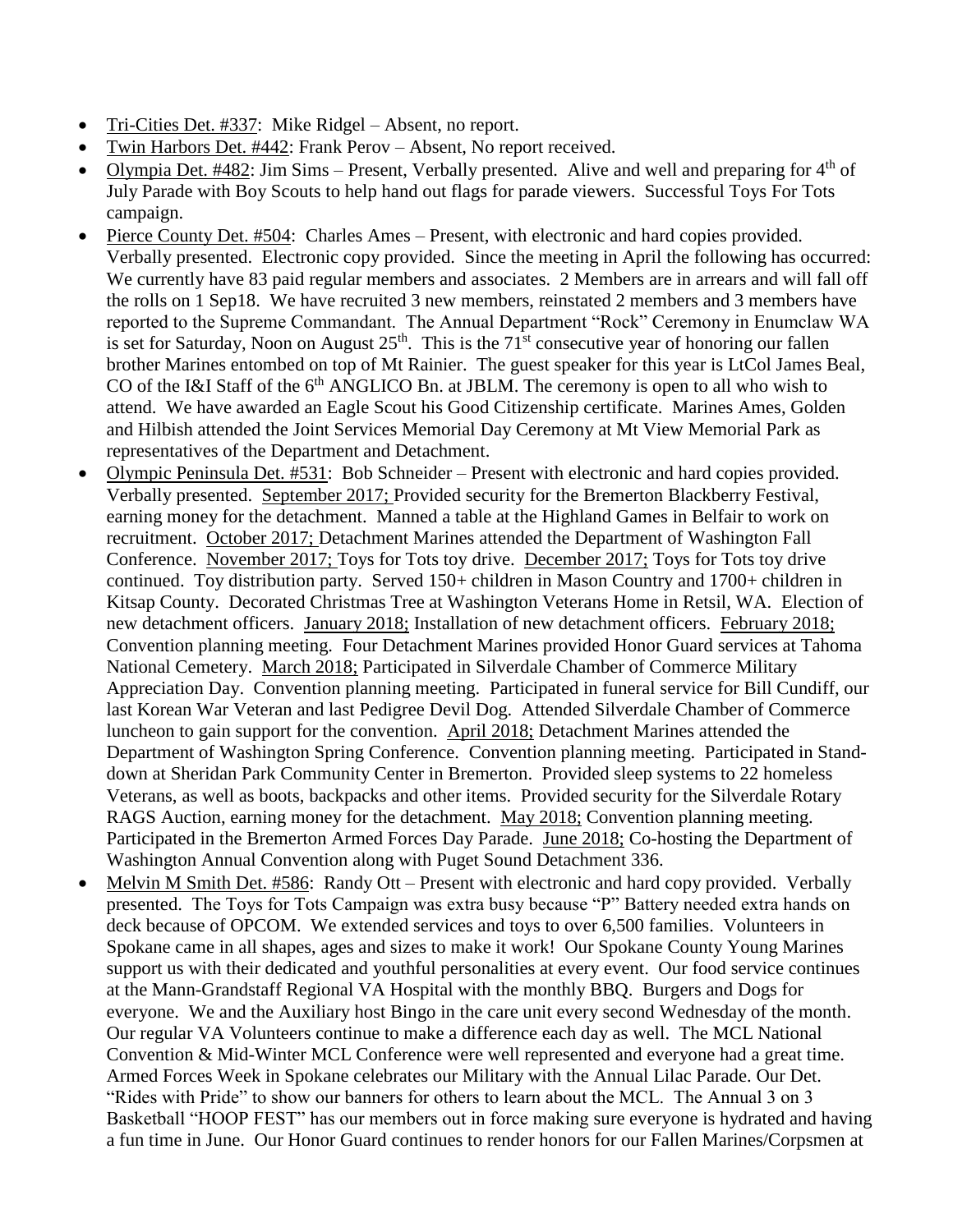the Eastern Washington Veterans Cemetery at Medical Lake and the greater Spokane Region. We have supported "P" Battery with their honor details. We continue to hold a gun raffle at the local gun shows with tremendous success. If you are interested, see one of us for tickets (1 for \$5 or 3 for \$10). Locally, the Veterans Court Forum has been successful because of our volunteers. We continue to be there for them. Col. Tim Fitzgerald (USMC Ret) is our go-to leader on this event on the  $1<sup>st</sup>$  & 3<sup>rd</sup> Thursdays. Memorial Day is a day to "Remember". Our Detachment does this in force. We support a major ceremony at Fairmount Memorial Park. We also attend the Eastern Washington Veterans Cemetery Ceremony.

• Columbia River Det. #826: Bill Hauser – Present with electronic and hard copies provided. Verbally presented. The Columbia River Detachment meets monthly at the Vancouver Elks lodge on the second Thursday of the month at 1900. Our members are keeping busy in the community through several areas. We decided to make a change to our monthly meetings. Our normal business meetings will be every other month and the other months will be used for guest speakers, planning events or socializing. **Website -** Marine Pete Thornton has stepped up and agreed to take over the Detachment newsletter and website. Our new website address is [MCLeaguecrd826.org.](https://eur01.safelinks.protection.outlook.com/?url=http%3A%2F%2Fwww.MCLeaguecrd826.org&data=02%7C01%7C%7C9acee5c28f754d3bdc4b08d5999c3401%7C84df9e7fe9f640afb435aaaaaaaaaaaa%7C1%7C0%7C636583818519814582&sdata=tuot%2F5uP8a5ZC33tBkLbbbhdpPF%2F4uklTCrzgIHY9GI%3D&reserved=0) **Color Guard** - Our Color Guard is operating on a limited basis due to a shortage of members. We continue to look for volunteers from within the Detachment. **Officer Installation and Awards** - We held our Officer Installation and Awards dinner on 19 May at the American Legion Smith-Reynolds Post 14. Our Department Commandant was our Installing Officer. Our Officers for the coming year are Commandant Bill Hauser, Sr.Vice Commandant Lynn Bolte, Jr. Vice Commandant Henry Lasch, Judge Advocate Lucian Baker and Jr. Past Commandant Bill Cason. **MCL Training Program** - We continue to offer our Marine Corps League training program. It's a challenging task getting volunteers to take the time to cover the material. Our training Officer (John Stofiel) has copied the old MCI program and broke down the sections with each having an open book quiz at the end of each chapter. It is a good way to learn the material and I highly recommend other Detachments adopt it for their use. **Prestige Nursing Home** - Our Detachment continues our partnership with the Vancouver Elks to offer free lunch for the residents on the third Friday of each month. **Recruiting** - We continue to make appearances throughout the community with our members and a table top display, designed and built by our past Jr. Vice Commandant. We continue to make contacts with Marines throughout the area whenever the opportunity arises. **VAVS** - Our VAVS program is running very strongly. Detachment members continue to make a difference by manning information desks, transporting patients from their cars to the hospital in carts, and selling popcorn. **Memorial Day** - Several of our members attended the Memorial Day Service in Vancouver on 28 May. **Other activities** - The Detachment is involved Clark County Veterans Advisory Board, Marine Corps Coordinating Council, Clark County Veterans Assistance Center, Community Military Appreciation Committee, and Toys for Tots. We are planning to operate the coffee stop at the Gee Creek Rest Stop again on 30 June and 1, 2 July. We will again be working with our Auxiliary unit. Distributed Detachment Business cards for members to hand out when making contact with possible new members with a place to put their contact information. We are discussing Marine Corps Red polo shirts for the detachment. Difficult time finding desired color but still working on this. Many members are not able to facilitate the purchase of MCL uniforms and this would be a means to coordinate us into similar dress for events. **Upcoming Events: Washington Annual MCL Convention** - June 7th in Silverdale Washington. **MODD Picnic** - 16 June attending MODD hosted picnic @ members homestead. **Gee Creek Rest Stop** - 2nd annual fundraiser 30 Jun – 2 July. **Flag Day** - Flag Day annual ceremony 14 June @ the bandstand Ft Vancouver WA. **Heroes Night** - Annual Community Heroes Night 23 June @ Costco. **Independence Day** - Community events at Fort Vancouver. **Patriots Day** - Patriots Day 9/11 Remembrance Day -City Hall. **Veterans Stand Down** - 2018 Veterans Stand Down and Expo 15 Sept.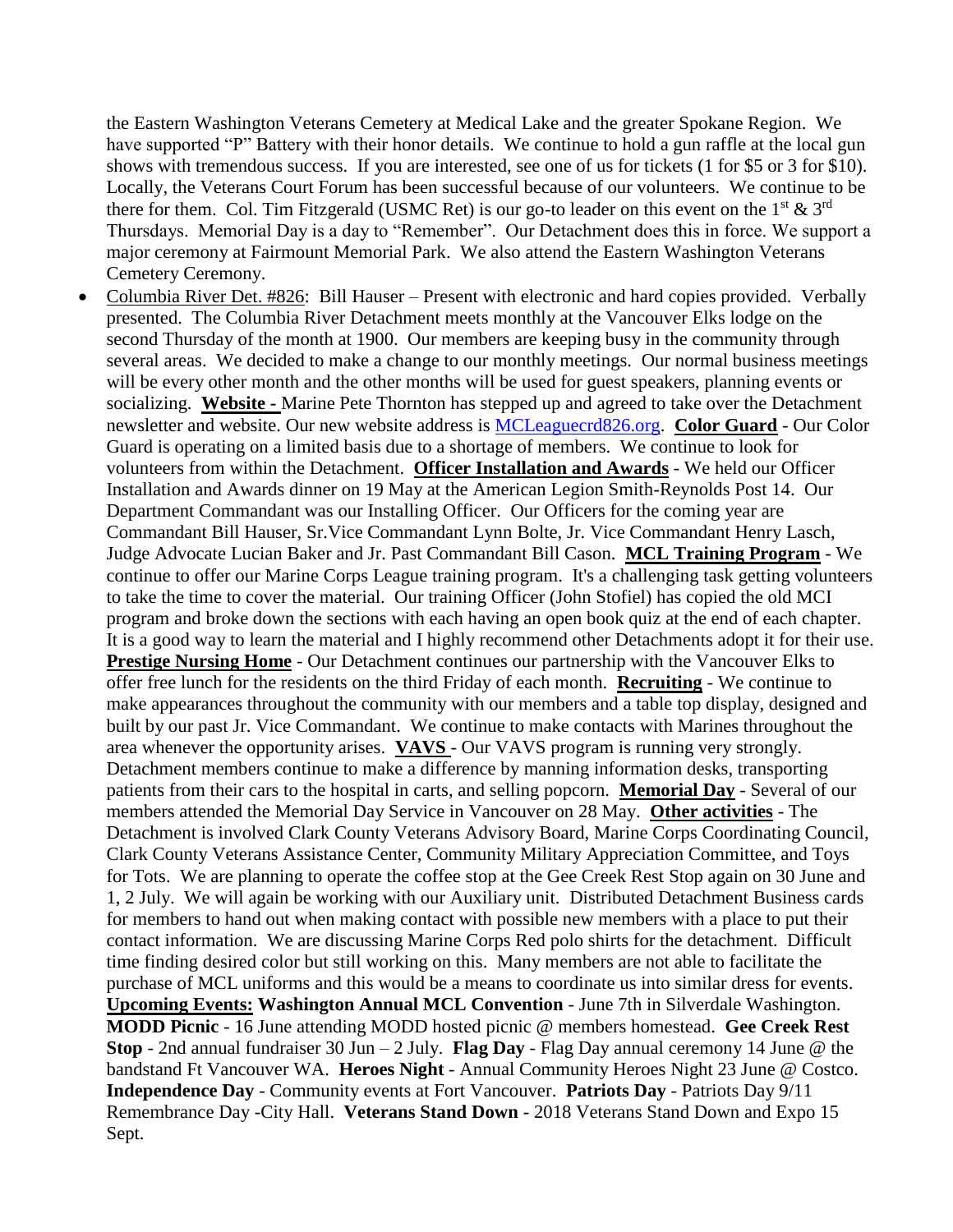- Mt. St. Helen's Det. #889: Donald Simmons Absent, no report.
- MT. Olympus Det. #897: Elvis "Guy" Iredale Absent, verbally presented by Mark Schildknecht. Electronic and hard copies provided. This is a summary of Mt. Olympus Detachment #897 activities from the June 6/9-/2017 in Spokane to current date of June 8-10/2018. **Total Members**: 52, Marines: 31, Life Members: 11, Associates: 21. **Honor Guard Activities:** Funerals-24, Bell Ringings-12, Ceremonies-10. **Detachment Activities/Participations: Ceremonies:** 9-11 Ceremonies at '9/11 Memorial Waterfront Park' and 'Veterans Park', both in Port Angeles (2017), POW/MIA Veterans Center (September 2017), Veterans Day Ceremony at USCG Base-Port Angeles (November 2017), National Traveling Tribute Towers Memorial at Captain Joseph House-Port Angeles (December 2017), Welcome Home Viet Nam Veterans Day at the Veterans Center-March 31<sup>st</sup>-Port Angeles; Past Commandant Mark Schildknecht was the guest speaker (2018), Law Enforcement Day May 18<sup>th</sup>- HG provided rifle salute (2018), Capt. Joseph House 6th anniversary Memorial May 27<sup>th</sup>-HG provided rifle Salute (2018), Memorial Day Remembrance Ceremony May 28th-HG provided rifle salute at Mt. Angeles (2018). **Stand Downs:** 4 (2017-2018) (Forks-2; Port Angeles-1; Pt. Townsend-1). **Parades:** 3 (2017-2018) Sequim Irrigation Festival-2; Forks-1; Joyce Daze-1. **Awards Presented**: Leadership Certificates and Commerative Medals presented to two Port Angeles High School JNROTC graduating Seniors (2017 and 2018). **Scholarships:** Presented to two Port Angeles High School graduating seniors in 2018. **Donations:** 'Sarge's Place'-Forks (an emergency shelter for homeless Veterans), Port Angeles High School NJROTC Cadets attending the Air Rifle Shooting Camp (Civilian Marksmanship Program) in Snohomish, WA. Six cadets will be attending, July 9-13/2018. Our Detachment donation of \$250 goes toward the group's lodging expense. **Toys for Tots:** 3,188 children received gifts; 7688 toys were distributed. **Notes**: Three Detachment members were interviewed on two local radio stations (Port Angeles and Sequim). They discussed Detachment activities, including Honor Guard and Toys for Tots. According to U.S. Representative Derek Kilmer, only four counties in the country have more veterans per capita than Clallam County.
- Skagit Valley Det. #1043: Dan Walker Present and verbally given. Supporting several programs, Toys For Tots dinner and concert, Recruiting focus for younger Marine membership, three Memorial Day services and preparing for 4<sup>th</sup> of July Parade.
- Yakima Kittitas Valley Det. #1055: Nicholas Myers Absent, Electronic copy submitted. Current detachment strength is 33 regular members, 2 associate members, and 15 Permanent Life members. We have had 1 member join the Supreme Commandant since the Spring Staff meeting and have added 4 new members. Activities since the Spring Staff meeting include: Members attended the annual DAV Veterans breakfast on April 21 at the DAV Services Hall. A Celebration of Life was held for Louis Wishert USA, brother of Marine Ron Wishert of Det. 1055 on April 21 at the Selah Elks lodge. The members of Detachment 1055 paid full honors to our departed brother. On Sunday, April 22 Jr. Past Commandant Falter presented the Good Citizenship award to Eagle Scout Dillon Rice at the Terrace Heights Community Center. Later that afternoon the detachment provided military honors at Tahoma Cemetery for a US Army veteran. Officers were elected and installed at the May 14 detachment meeting. JVC Beduhn was replaced by Gordon Quesnell and the remaining officers stood for another term. Detachment members formed the lead color guard for the annual Selah Days parade on May 19. The following day members of the detachment took part in a Veterans Honoring service conducted by Marine Bob Lantrip from Pointman Ministries. Veterans from all branches of service were recognized and presented with the Distinguished Certificate of Service and a medal provided by Pointman Ministries. During the week prior to Memorial Day weekend members of the detachment, with the assistance of family and friends, placed over 500 Marine flags in cemeteries around Yakima on all Marine gravesites. On May 26th the detachment sponsored, organized and ran the 2018 Memorial Day parade in downtown Yakima. The parade participation and crowd were an increase from previous years and the feedback received was positive. Memorial Day services were provided on May 28th at 0900 at West Hills Memorial Park by Pastor Jim Merillat of the West Valley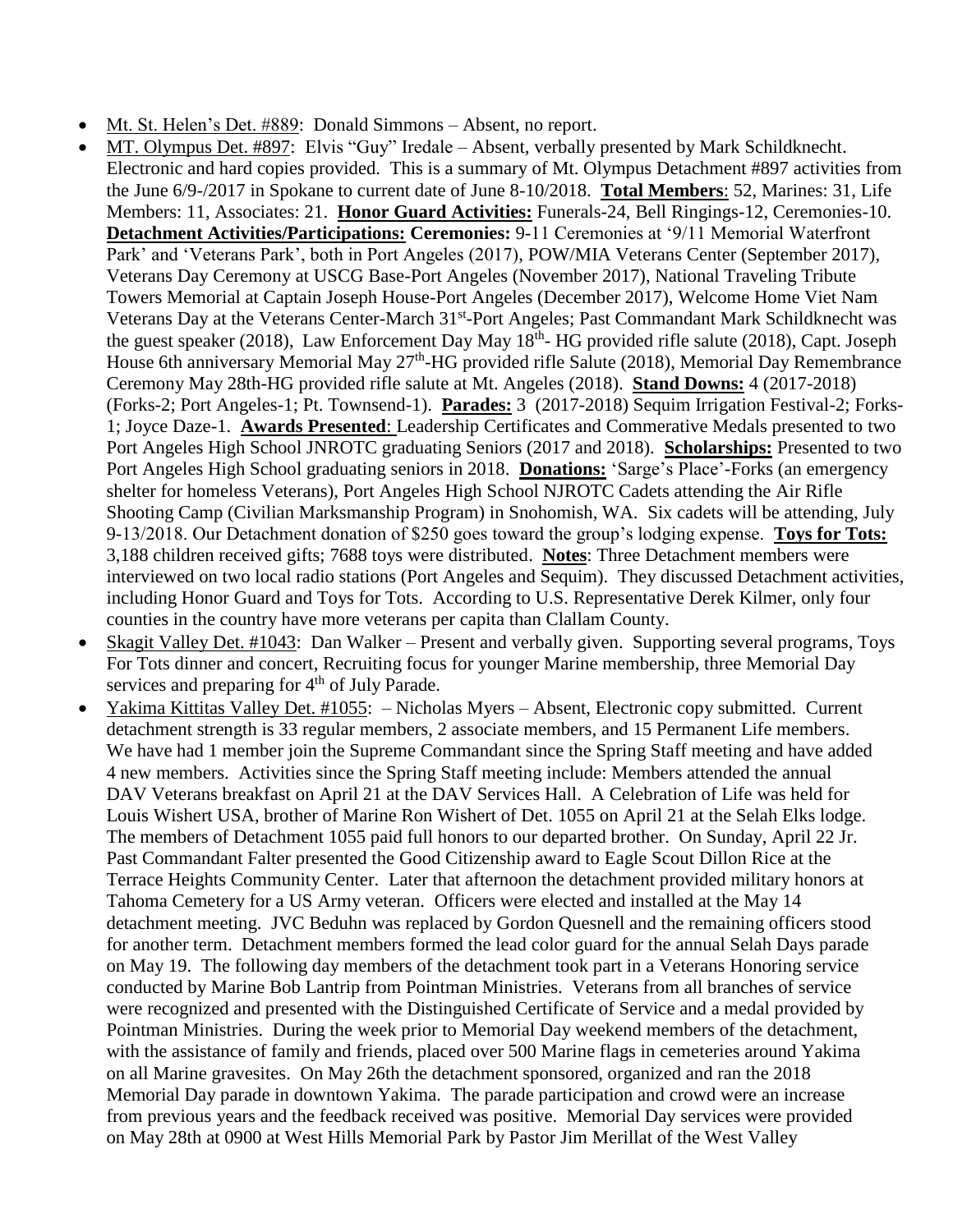Missionary Church and members of Det. 1055. Military honors were provided by the MCL. That afternoon detachment member Byron Kent led the annual services at Sarg Hubbard Park for the first time. Going forward Detachment 1055 will be organizing this event for Memorial and Veterans Day each year. Kudos goes to Marine Kent for his organizing and presenting a successful program to veterans and the public at this event. On June 2 Marines Falter, Quesnell and Olsen attended the annual Highland Days parade in Tieton, WA. These members comprised the lead color guard for the parade.

- Cpl Joseph P Bier Det. #1119: Bob Broostrom Absent, Electronic submitted over email submitted to Marine Bonnie Holden sent to her and she sent to me. We have done several Honor Guards. We did a Color Guard just recently. We just held a money raiser at Burger Claim and we have a Rose Drive scheduled for July. We also have a picnic in Aug and Toys for Tots in Nov and Dec. We will hold any Honor Guards that should be called to our attention and any Color Guards.
- Maj. Megan McClung Det. #1210: Ricardo Reyes Absent, electronic report submitted. The resignation of Commandant Charles Bond and the split up of the majority members of Marine Corps League Detachment 1210, whom were the work horse and founders of the Major Megan M McClung, Detachment 1210. We as a Detachment had been floundering but had been trying to survive. We had joined the Chambers of Commence of Oak Harbor and Coupeville in the hope of adverting and exposing our Detachment to the community and gain interest for new members; we are in the process of holding a golf fundraiser June 30<sup>th</sup>; had participated in the community events/fairs and parades along with the sale of Marine Corps roses. Our Leadership (officers) term of duty expire June of 2019, however some of our elected officers had turn in their resignation or simply quit to attend our monthly meeting and/ or fulfill their duties of their post. Currently our Detachment has two active elected officers, Commandant and Judge Advocate. We still have our Chaplain and Sergeant of Arms, whom are willing and to continue fulfill the duties of their post. The Judge Advocate, had informed me, He intends *not to renew* his MCL membership when it expires this August. I have tried to appoint some of our few members that attend the Detachment meeting on a regular basis to fill the vacant post but the response had been "No Thanks". Those members I ask are either part time residents or are involve in other organizations in the community. I regret that I am unable to attend this year's annual convention. However, one of our unofficial members, Michael Leighner will be attending. I say unofficial because I had been trying to have his transfer documents submitted since I took over as Commandant at no avail, hence Michael Leighner will be hand carrying his transmittal document to the annual convention in hope to have them sign and He will be an official member of our Detachment. Michael Leighner had spent his owned monies and been an asset to this Detachment since he joined us in January 2018. He also stepped up to handle the Detachment Public Relation and membership drive. His observation of the Detachment activities had brought him some concerns, especially the Toys for Tots Coordinators behavior as it relates to reporting / handling the Toys for Tots program. As I mention in my report at the spring staff meeting, we are not getting support or recognition of the Detachment activity / involvement in the Toys for Tots program, especially to our community business who participated by allowing us to place Toys for Tots boxes in the stores and offices. Michael Leighner would like to address the Department Officers or the representative of the Toys for Tots for guidance. If Detachment 1210 survives another year, I personally would prefer the South Whidbey Detachment, Col. Richard (Buck) Francisco Det. 1451, to handle the collection of Toys on Whidbey Island and/or at least from Coupeville and South (sad to say, but this is where we are). I ask Michael Leighner to speak with the appropriate personnel in the Department of Washington MCL staff for guidance on what steps we (Detachment 1210) will need take to dissolve the Detachment when the time come. I would prefer to gain active members and continue to service our community and fellow Marine Corps family here on Whidbey Island, but in reality, I do not see that happening soon. We currently have Twenty-two members on the rooster with only five active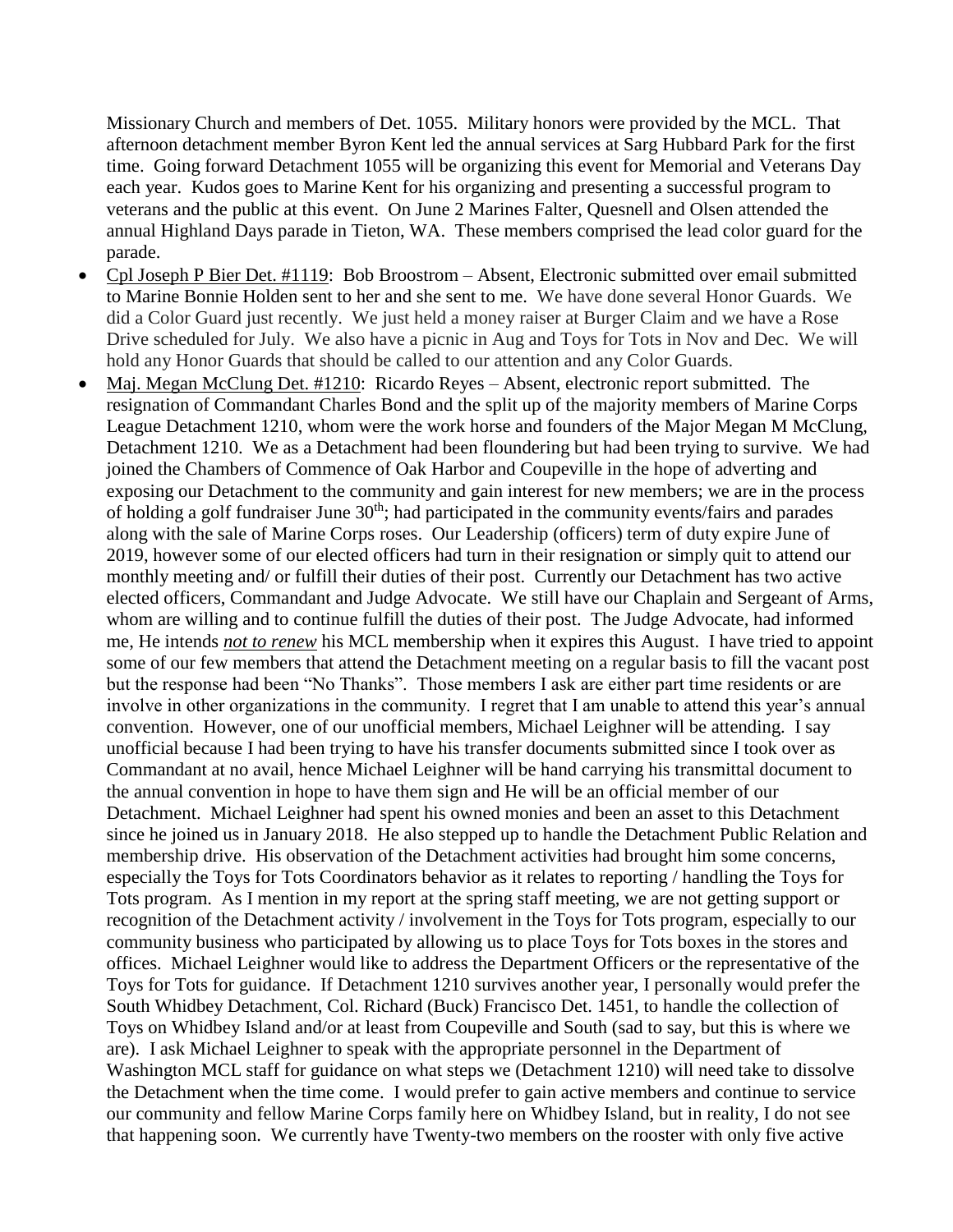members. Michael Leighner authority is to gather information from the annual convention and report back to our Detachment. He may want to voice his opinion and concerns to the Department and that's Okay. He was not given any official authority to make any decision on behave of Major Megan McClung other than to gather information and guidance on how to proceed with the access the Detachment has i.e. Bank account, flags, signage etc.

- Captain Daniel B. Bartle Det #1335: Bruce Barton Absent, no report.
- Col. Richard "Buck" Francisco #1451: Robert Gabelein Present, electronic and hard copy provided. Verbally given. Detachment Charter awarded at 14 June 2017 meeting by Department Commandant Jim Renton. Detachment number received mid-May after only two and one-half months since the formation effort began. Thanks to Department Paymaster Bill Hauser for many, many late night email question and answer exchanges! Membership has grown 57% from 21 to 33, including two associate members. Eighty five percent of our membership in good standing. Successful Toys-for-Tots campaign. Over \$26,000 was raised including \$7,873 from the TFT Foundation. Distributed 1,422 toys to 445 beneficiaries. Granted TFT for 2018. Participated in multiple Memorial and Veteran's Day ceremonies. Provided Honor Guards for funerals of four veterans including former Department Chaplain Dan Ryals. Provided four Color Guards. Marched in two parades, both the worlds largest: 1) Whidbey Island County Fair and 2) Maxwelton 4th of July parades. Replaced five worn and/or tattered National Ensigns in the community. Conducted several successful Marine Corps Rose fundraising efforts. Provided community service in addition to other efforts described above including providing a \$1,000 scholarship to an outstanding graduate of South Whidbey High School, providing yard and other services for vets and older community citizens. Recently appointed a VAVS Officer who has hit the ground running.

# **Report of Standing Committees/Advisory Councils**:

- Credentials Committee: Bill Hauser (Convention) Present, no report. Convention credentials for delegates submitted previously.
- Budget and Finance Committee: Bill Hauser & Bonnie Holden (Convention) Budget set for 2019.
- Rules Committee: Dept Judge Advocate George Hilbish (Convention) No report.
- Bylaws Committee: Dept JA George Hilbish (Convention) Previously covered under JA report.
- Audit Committee: George Hilbish, Bonnie Holden and Ed Falter (Convention) As mentioned the audit was completed with no issue.
- Dept. Web Sergeant: TJ Morgan Looking at changing Website Company to potential GoDaddy. Will also be putting tab on website for past department meeting minutes minus the financial information.
- Dept. Training Officer: Don Nilson Absent, no report.
- Publications: Department Commandant Jim Renton No report.
- Public Relations Officer: Vacant No report.
- Membership Committee: Jr Vice Dept Cmdt TJ Morgan No report.
- VAVS Committee: Rex Hopper Deputy VAVS report If interested in knowing more about VAVS or wanting to become involved please contact Rex for more detailed information. National has him as the Chairman for VAVS but he has declined this but National still has him, could this be voleentold? Rex says he is not interested in stepping into the Chairman's position.
- Awards/Citations: Randy Ott Discouraged but happy because of MOY nominations and some department awards to include recruiting awards which will be presented at the banquet.
- Americanism Committee: Bonnie Holden In the latter part of May National Website updated the Americanism format for 2018. The only part that has changed is the first 2 pages. If you have your Americanism Books ready you only need to replace the first two pages. I will pick up any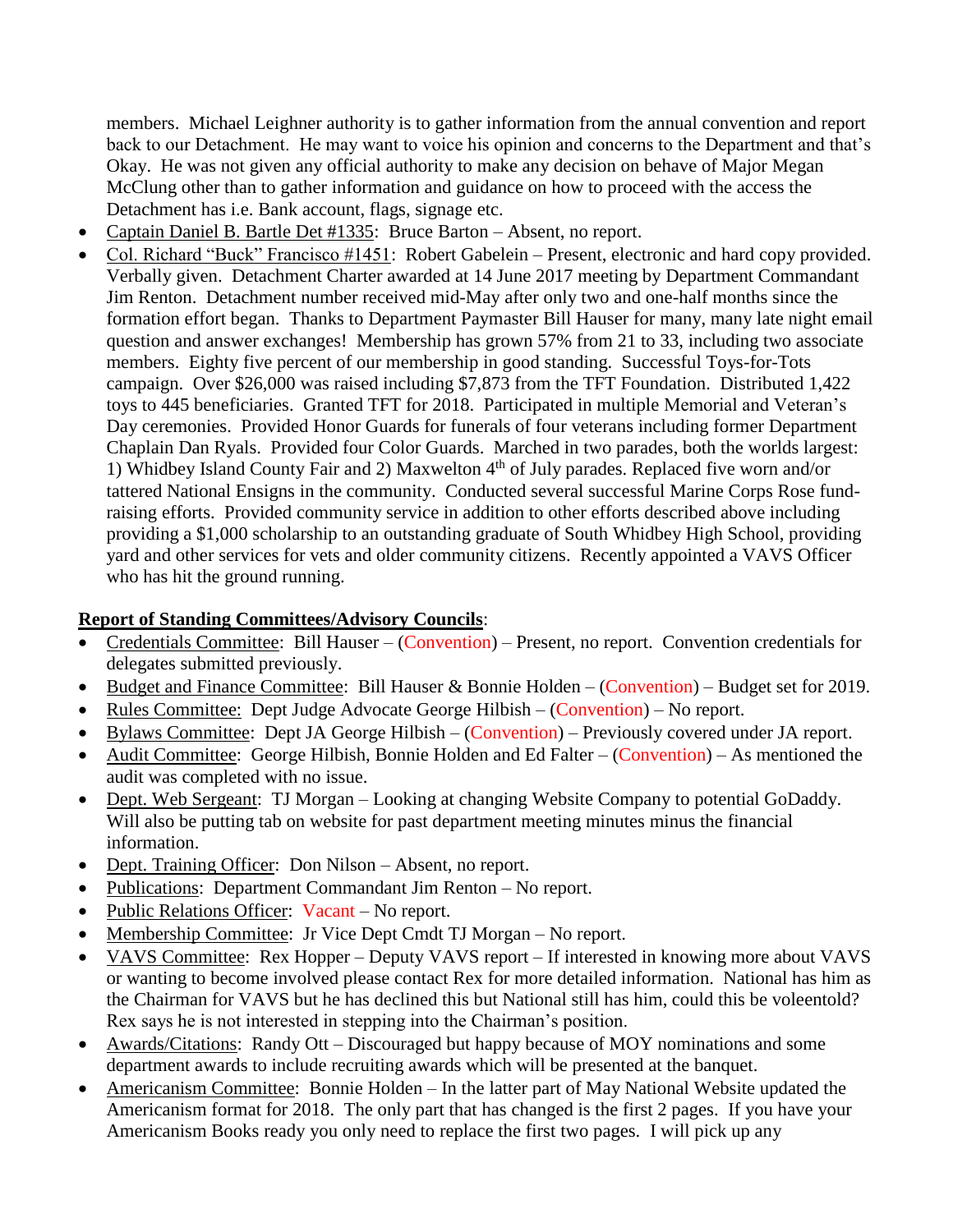Americanism Books to be transported to National Convention during the Department Convention. Website address for the Americanism link on MCL Headquarters is:

[https://www.mclnational.org/competitions.html.](https://www.mclnational.org/competitions.html) Received 1 book which Bonnie will hand carry to National.

- Legislative Committee: Ev Brown Absent, Jim Sims presented verbally the overall of what takes place and how the VLC works and what they do. Good report verbally provided.
- Boy Scout Liaison: Jim Renton No report.
- Homeless Veterans: John Moysiuk Verbally provided. National discussion is taking place on reduction and prevention of homelessness for veterans. Ensuring that as MCL members we have contacts within our communities so when we find a veteran going thru transitions within their lives that can provide the guidance thru mentorship and contact to community support services. This also will impact suicide prevention and awareness. Will review all reports and pull information from all detachments on any that are actively involved in helping homeless veterans thru their local areas such as participating in Stand-Downs. New website designed to help connect veterans to support services [www.WAServes.org](http://www.waserves.org/) . User friendly! The Marine For Life Program (M4L) being raised from the ashes where each detachment, department and div will have a M4L member to help those separating our the Marine Corps for connection into their communities and the resources there. Finally, an email has been sent to each Detachment Commandant and Adjutant or Adjutant/Paymaster with links to resources on homeless veterans. Any questions please shoot me an email. Passed around a resource guide for veterans made by Moose and his Work-Studies for Thurston County.
- VAAC Representative: Larry Alcantara Provided a good overview of the VAAC and what they do.
- Department Marine of the Year (MOY): Dan Abbott Marine of the Year selected and will award at the banquet. Dan will also be stepping down and needs a volunteer to replace him.
- Toys 4 Tots Liaison: John Moysiuk Please submit your detachment reports for the three events of the Spring Fall and Convention. I'll extrapolate that information in the reports that discusses your ToysForTots involvement. Please let me know if your detachment is either running or assisting in the ToysForTots in your area. Thank you to those detachments that have stepped forward to support the needy children in your communities by giving your time and efforts to provide toys to children on Christmas Day!
- Resolutions Committee: Dennis Dressler & TJ Morgan No report.
- Young Marines Coordinator: Ed Falter No report.
- Department Convention "2019" update: Currently no detachment has stepped forward to do the 2019 convention at this time. After discussion, Ed Falter commented that he would ask his detachment at next meeting but no promises.
- Department Service Officer: Charles "Chuck" Bond Absent, no report.
- Marine For Life: Sr Vice Bonnie Holden Marines for Life Committee has received no new notifications from the Detachments. The website for information on the Marines for Life is: [www.MarinesForLife.org](http://www.marinesforlife.org/) . Each Detachment needs to appoint a Committee Chair for contact with the Department of Washington Senior Vice for further information that will be coming down from National. The website is very informative and there will be more information after the National Convention to hand down to the Detachments. We have heard from 4 Detachments at last count. This is less than a quarter of our detachments. Hope to hear from the Commandants during the Convention on this matter.
- Nominating Committee: Jr Past Dept Cmdt Rex Hopper (Convention) Opening nominations were held for the elected officer positions of the department. Currently for Department Commandant Marine Bonnie Holden has been nominated and has said she would accept nomination. For Department Sr Vice Commandant Marine TJ Morgan has been nominated and has said he would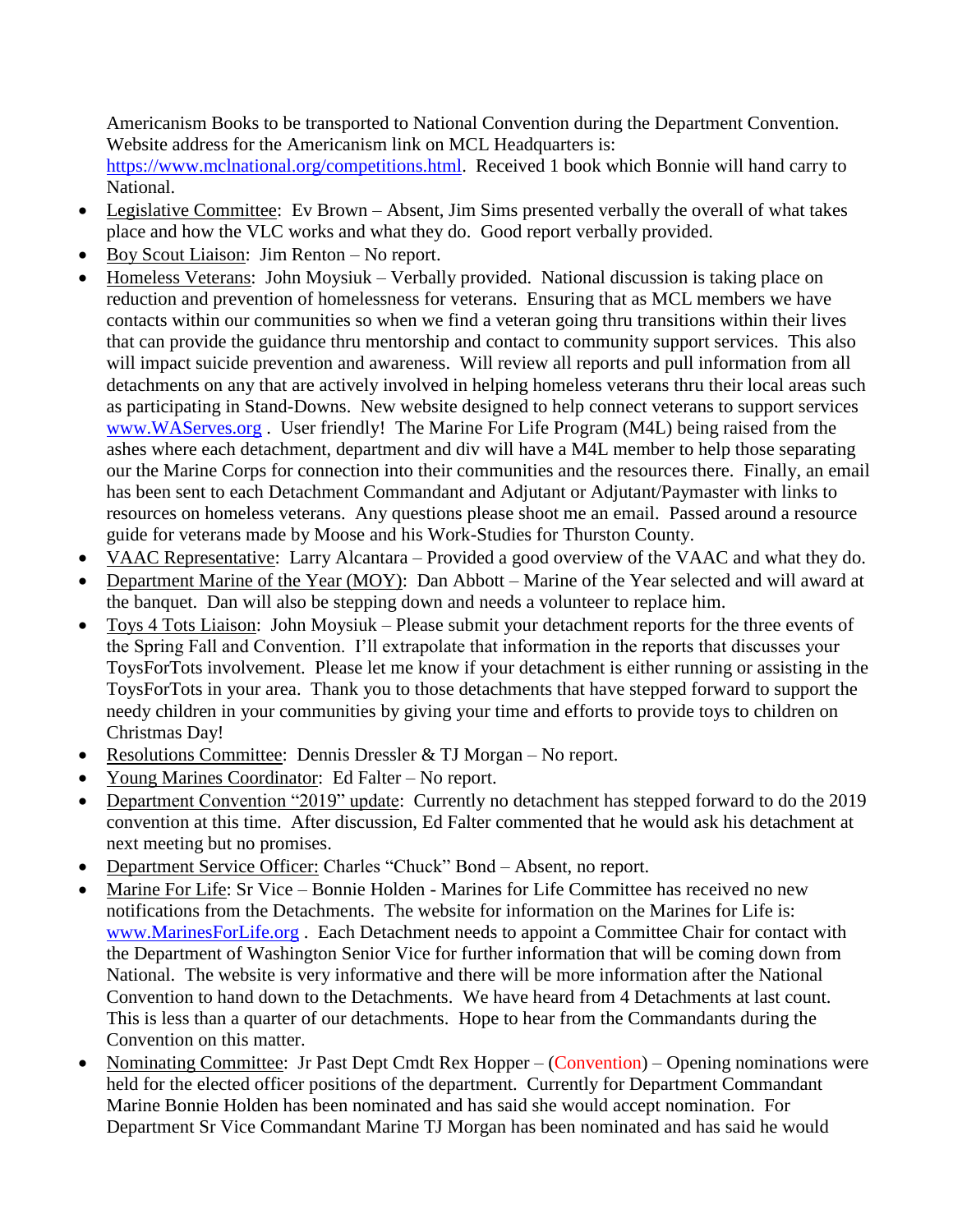accept nomination. For Department Jr Vice Commandant Marine George Hilbish has been nominated and has said he would accept nomination. For Department Judge Advocate Marine Dan Nelson and John "Moose" Moysiuk have been nominated and both have said they would accept nomination. Nominations were closed with no other nominations and would be reopened on the convention floor at the Department Convention in June in Silverdale WA. Nominations held as last actions for department before breaking for banquet later in evening where elected officers would be sworn in. No further nominations were given when nominations opened. Department Commandant Marine Bonnie Holden was nominated. For Department Sr Vice Commandant Marine TJ Morgan was elected. For Department Jr Vice Commandant Marine George Hilbish was nominated. Contested nominations for Judge Advocate with Marine Dan Nelson and John "Moose" Moysiuk were held with John "Moose" Moysiuk elected. Motion to cast a single confirmation vote for all elected and confirmed nominations was passed unanimously. Motion was made by Marine Randy Ott and seconded by Marine Paul Burton. Swearing in of elected officers was held at banquet.

### **Old Business**:

- Det #531 brought up for discussion of the 501 (c) 3 but this was tabled as there was previous discussion with further information being addressed thru chain to National for clarification. This will be a much larger issue this year at the National Convention as the National Commandant is pushing for all detachment, department, and divisions to be under the status of 501 (c) 4. Discussion also included that funding was being lost thru grants because the grants could only be received under the 501 (c) 3 status. This was once more tabled until further clarification comes from National.
- Randy Ott brought up discussion of potential  $75<sup>th</sup>$  Department of Washington convention which is approaching and has suggested a ribbon be presented to those attending. No medal but ribbon only. Discussion included looking at potential ribbon selections that do not interfere with active DoD recognized awards and also discussion of potential 75<sup>th</sup> attachment to ribbon be done for previous award from 60<sup>th</sup> time frame. Discussion tabled at this time for further research.

# **New Business**:

• Larry Alcantara brought up information on Marine Corps Scholarships. Two types; which include colleges and universities, and the other is for vocational or trade schools. Please if you know someone that might qualify please have them apply!

# **Good of the League**:

• None

# **Announcements**:

- 2018 National Convention in August Buffalo NY August 13-17.
- 2018 NW Div Conference in Spokane, WA September 14-15 Quality Inn.
- 2018 Department Fall Staff Meeting in Yakima October 13.
- 2019 Department Spring Staff Meeting in Yakima April 6.
- 2019 National Convention Billings MT
- 2019 Department Convention Location and date TBD.
- •

# **Closing Ceremony**: Closed by Department Commandant Jim Renton

- o **Commandant**: "There being no further business, we will proceed to close."
- o **Commandant**: "Sergeant-at-Arms, Retire the Colors."